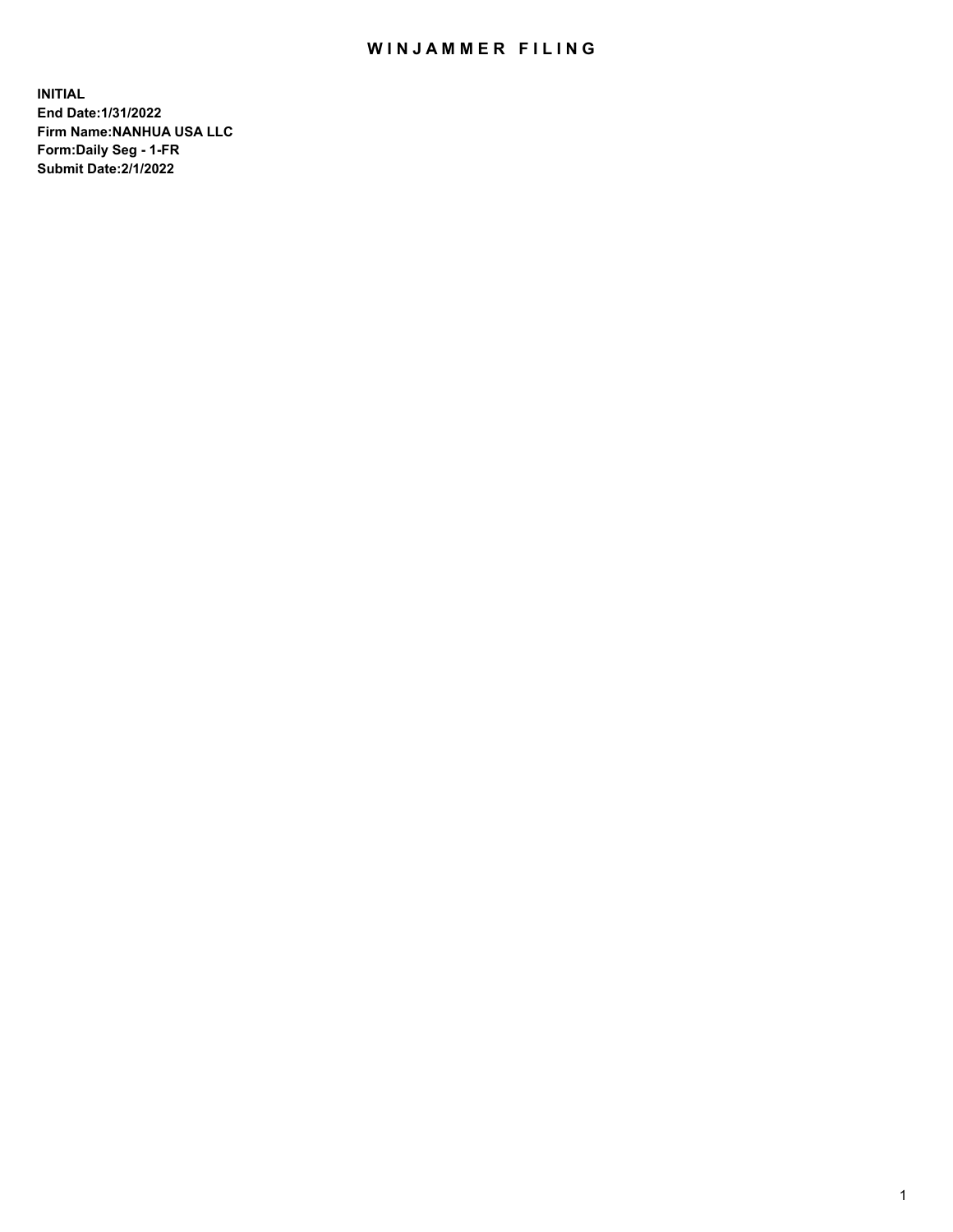## **INITIAL End Date:1/31/2022 Firm Name:NANHUA USA LLC Form:Daily Seg - 1-FR Submit Date:2/1/2022 Daily Segregation - Cover Page**

Name of Company **NANHUA USA LLC** [0010] Contact Name **Tracy Yuan** [0040] Contact Phone Number **+1 (312) 526-3930** [0060] Contact Email Address **tracy.yuan@nanhua-usa.com** [0065] FCM's Customer Segregated Funds Residual Interest Target (choose one): a. Minimum dollar amount: ; or **3,500,000** [8930] b. Minimum percentage of customer segregated funds required:% ; or **0** [8940] c. Dollar amount range between:and; or **0** [8950] **0** [8951] d. Percentage range of customer segregated funds required between:% and%. **0** [8960] **0** [8961] FCM's Customer Secured Amount Funds Residual Interest Target (choose one): a. Minimum dollar amount: ; or **100,000** [8970] b. Minimum percentage of customer secured funds required:% ; or **0** [8980] c. Dollar amount range between:and; or **0** [8990] **0** [8991] d. Percentage range of customer secured funds required between:% and%. **0** [9000] **0** [9001] FCM's Cleared Swaps Customer Collateral Residual Interest Target (choose one): a. Minimum dollar amount: ; or **0** [9010] b. Minimum percentage of cleared swaps customer collateral required:% ; or **0** [9020] c. Dollar amount range between:and; or **0** [9030] **0** [9031]

d. Percentage range of cleared swaps customer collateral required between:% and%. **0** [9040] **0** [9041]

Attach supporting documents CH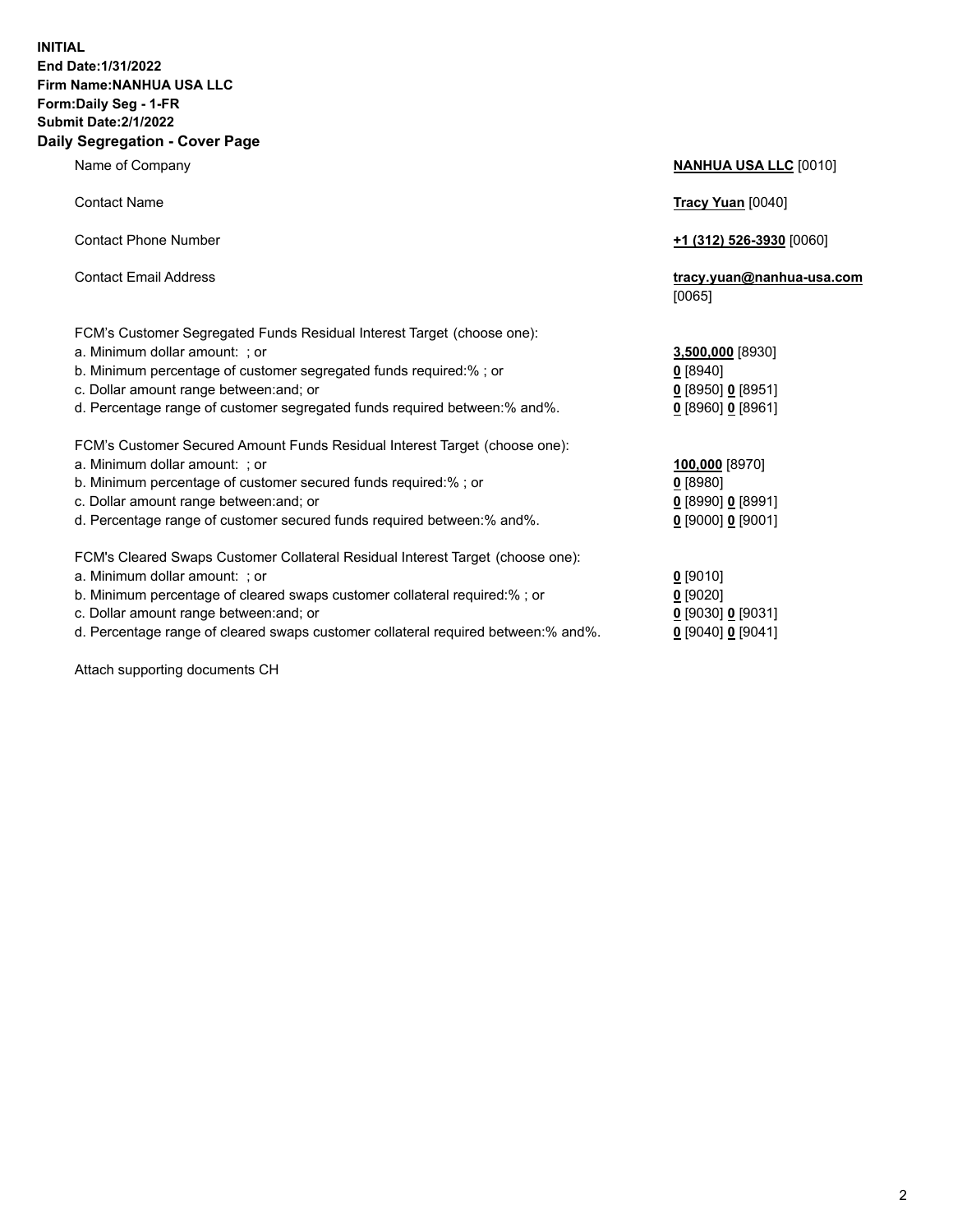**INITIAL End Date:1/31/2022 Firm Name:NANHUA USA LLC Form:Daily Seg - 1-FR Submit Date:2/1/2022 Daily Segregation - Secured Amounts**

## Foreign Futures and Foreign Options Secured Amounts Amount required to be set aside pursuant to law, rule or regulation of a foreign government or a rule of a self-regulatory organization authorized thereunder **0** [5605] 1. Net ledger balance - Foreign Futures and Foreign Option Trading - All Customers A. Cash **339,133** [5615] B. Securities (at market) **0** [5617] 2. Net unrealized profit (loss) in open futures contracts traded on a foreign board of trade **0** [5625] 3. Exchange traded options A. Market value of open option contracts purchased on a foreign board of trade **0** [5635] B. Market value of open contracts granted (sold) on a foreign board of trade **0** [5637] 4. Net equity (deficit) (add lines 1. 2. and 3.) **339,133** [5645] 5. Account liquidating to a deficit and account with a debit balances - gross amount **0** [5651] Less: amount offset by customer owned securities **0** [5652] **0** [5654] 6 Amount required to be set aside as the secured amount - Net Liquidating Equity Method (add lines 4 and 5) **339,133** [5655] 7. Greater of amount required to be set aside pursuant to foreign jurisdiction (above) or line 6. **339,133** [5660] FUNDS DEPOSITED IN SEPARATE REGULATION 30.7 ACCOUNTS 1. Cash in Banks A. Banks located in the United States **644,509** [5700] B. Other banks qualified under Regulation 30.7 **0** [5720] **644,509** [5730] 2. Securities A. In safekeeping with banks located in the United States **0** [5740] B. In safekeeping with other banks qualified under Regulation 30.7 **0** [5760] **0** [5770] 3. Equities with registered futures commission merchants A. Cash **0** [5780] B. Securities **0** [5790] C. Unrealized gain (loss) on open futures contracts **0** [5800] D. Value of long option contracts **0** [5810] E. Value of short option contracts **0** [5815] **0** [5820] 4. Amounts held by clearing organizations of foreign boards of trade A. Cash **0** [5840] B. Securities **0** [5850] C. Amount due to (from) clearing organization - daily variation **0** [5860] D. Value of long option contracts **0** [5870] E. Value of short option contracts **0** [5875] **0** [5880] 5. Amounts held by member of foreign boards of trade A. Cash **49,813** [5900] B. Securities **0** [5910] C. Unrealized gain (loss) on open futures contracts **0** [5920] D. Value of long option contracts **0** [5930] E. Value of short option contracts **0** [5935] **49,813** [5940] 6. Amounts with other depositories designated by a foreign board of trade **0** [5960] 7. Segregated funds on hand **0** [5965] 8. Total funds in separate section 30.7 accounts **694,322** [5970] 9. Excess (deficiency) Set Aside for Secured Amount (subtract line 7 Secured Statement Page 1 from Line 8) **355,189** [5680] 10. Management Target Amount for Excess funds in separate section 30.7 accounts **100,000** [5980] 11. Excess (deficiency) funds in separate 30.7 accounts over (under) Management Target **255,189** [5985]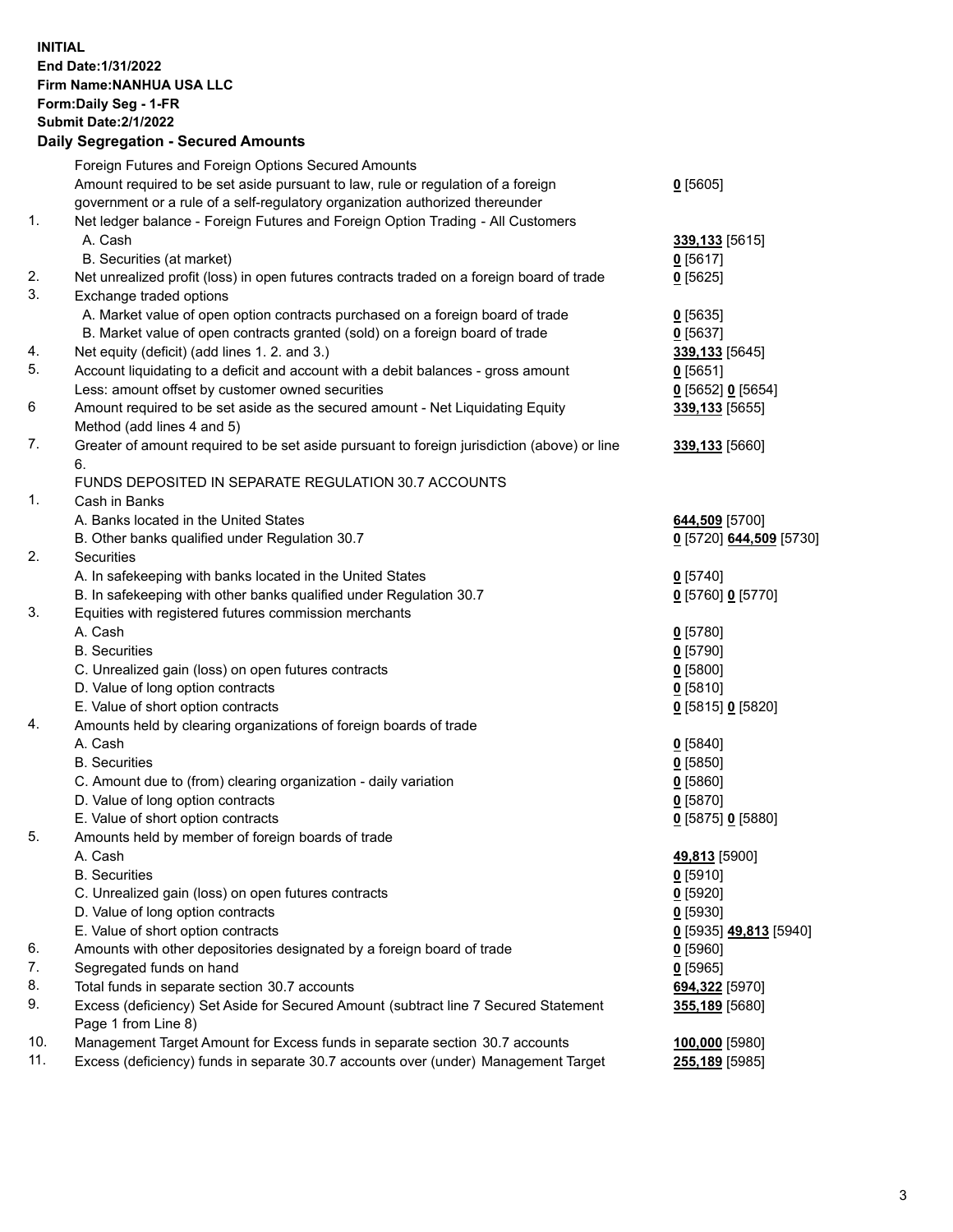| <b>INITIAL</b>                            | End Date: 1/31/2022                                                                                        |                     |  |
|-------------------------------------------|------------------------------------------------------------------------------------------------------------|---------------------|--|
| Firm Name: NANHUA USA LLC                 |                                                                                                            |                     |  |
|                                           | Form: Daily Seg - 1-FR                                                                                     |                     |  |
|                                           | <b>Submit Date: 2/1/2022</b>                                                                               |                     |  |
| Daily Segregation - Segregation Statement |                                                                                                            |                     |  |
|                                           | SEGREGATION REQUIREMENTS (Section 4d(2) of the CEAct)                                                      |                     |  |
| 1.                                        | Net ledger balance                                                                                         |                     |  |
|                                           | A. Cash                                                                                                    | 371,694,359 [5000]  |  |
|                                           | B. Securities (at market)                                                                                  | $0$ [5010]          |  |
| 2.                                        | Net unrealized profit (loss) in open futures contracts traded on a contract market                         | -97,839,065 [5020]  |  |
| 3.                                        | Exchange traded options                                                                                    |                     |  |
|                                           | A. Market value of open option contracts purchased on a contract market                                    | 1,195,263 [5030]    |  |
|                                           | B. Market value of open option contracts granted (sold) on a contract market                               | $-2,929,905$ [5040] |  |
| 4.                                        | Net Equity (deficit) (add lines 1, 2, and 3)                                                               | 272,120,652 [5050]  |  |
| 5.                                        | Accounts liquidating to a deficit and accounts with                                                        |                     |  |
|                                           | debit balances - gross amount                                                                              | $0$ [5060]          |  |
|                                           | Less: amount offset by customer owned securities                                                           | 0 [5070] 0 [5080]   |  |
| 6.                                        | Amount required to be segregated (add lines 4 and 5)                                                       | 272,120,652 [5090]  |  |
|                                           | FUNDS IN SEGREGATED ACCOUNTS                                                                               |                     |  |
| 7.                                        | Deposited in segregated funds bank accounts                                                                |                     |  |
|                                           | A. Cash                                                                                                    | 109,377,538 [5100]  |  |
|                                           | B. Securities representing investment of customers' funds (at market)                                      | $0$ [5110]          |  |
|                                           | C. Securities held for particular customers or option customers in lieu of cash (at                        | $0$ [5120]          |  |
|                                           | market)                                                                                                    |                     |  |
| 8.                                        | Margins on deposit with derivatives clearing organizations of contract markets                             |                     |  |
|                                           | A. Cash                                                                                                    | 177,194,956 [5130]  |  |
|                                           | B. Securities representing investment of customers' funds (at market)                                      | $0$ [5140]          |  |
|                                           | C. Securities held for particular customers or option customers in lieu of cash (at                        | $0$ [5150]          |  |
|                                           | market)                                                                                                    |                     |  |
| 9.<br>10.                                 | Net settlement from (to) derivatives clearing organizations of contract markets<br>Exchange traded options | 1,852,952 [5160]    |  |
|                                           | A. Value of open long option contracts                                                                     | 1,195,263 [5170]    |  |
|                                           | B. Value of open short option contracts                                                                    | -2,929,905 [5180]   |  |
| 11.                                       | Net equities with other FCMs                                                                               |                     |  |
|                                           | A. Net liquidating equity                                                                                  | $0$ [5190]          |  |
|                                           | B. Securities representing investment of customers' funds (at market)                                      | $0$ [5200]          |  |
|                                           | C. Securities held for particular customers or option customers in lieu of cash (at                        | $0$ [5210]          |  |
|                                           | market)                                                                                                    |                     |  |
| 12.                                       | Segregated funds on hand                                                                                   | $0$ [5215]          |  |
| 13.                                       | Total amount in segregation (add lines 7 through 12)                                                       | 286,690,804 [5220]  |  |
| 14.                                       | Excess (deficiency) funds in segregation (subtract line 6 from line 13)                                    | 14,570,152 [5230]   |  |
| 15.                                       | Management Target Amount for Excess funds in segregation                                                   | 3,500,000 [5240]    |  |
| 16.                                       | Excess (deficiency) funds in segregation over (under) Management Target Amount                             | 11,070,152 [5250]   |  |
|                                           | <b>Excess</b>                                                                                              |                     |  |